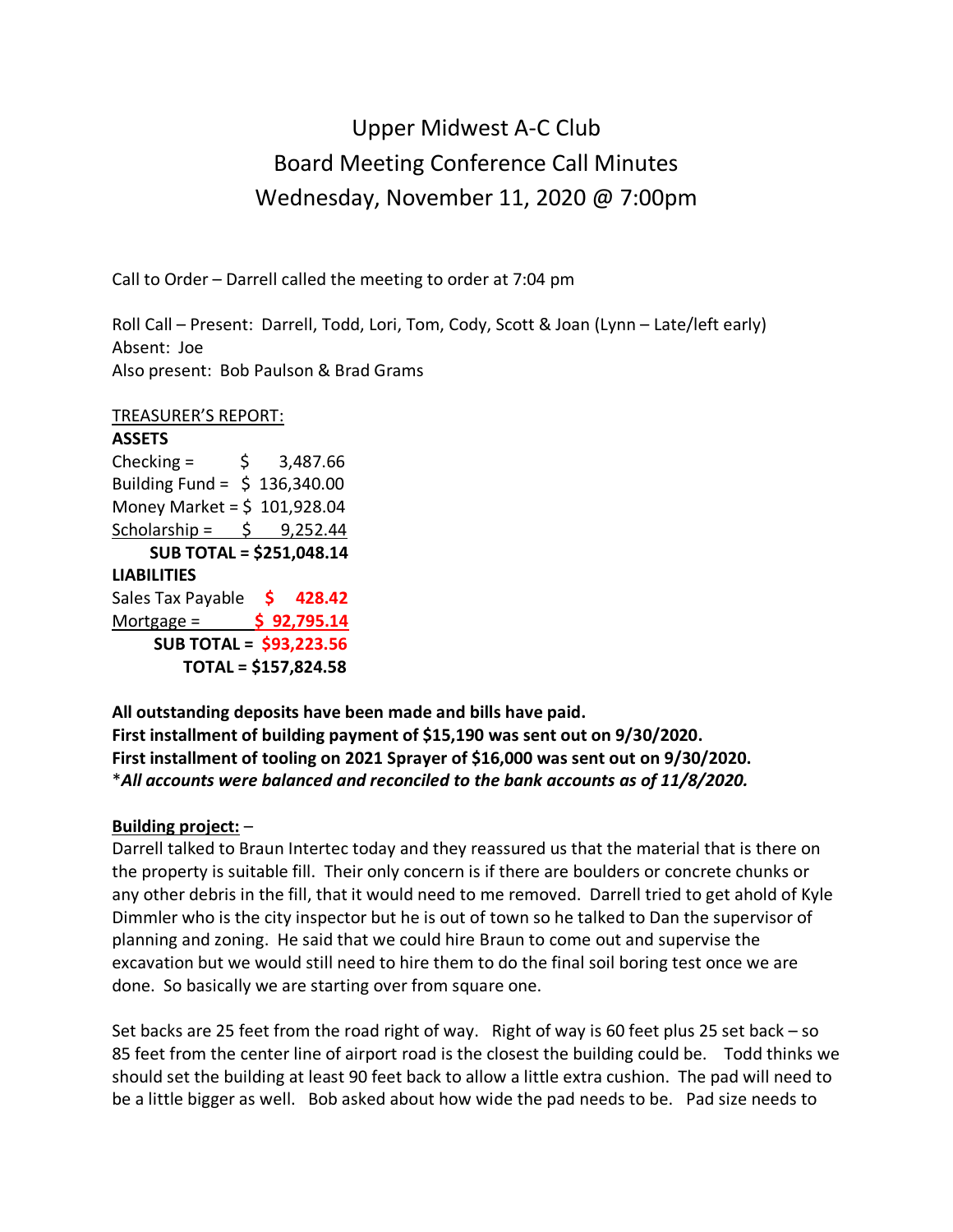be determined on what we decide to build. We will have black dirt that we will be pushing off to back fill along the pad. Brad thinks we should go at least 175 feet long to allow for sloping if we do 160 foot building and 75 on the sides for a 60 foot wide building. "Plan bigger for packing and sloping".

We discussed using the excavated soil to slope the sides for mowing. Brad doesn't think we will be getting enough to completely cover but we will cross that bridge when we get there. The main concern at this point is to get the okay for the pad and get that pad completed. Any other excavation or final dirt moving could be done after the fact quite easily once the pad is good to go.

Brad thinks we could have Braun come out once they get past the organic material and do a preliminary test to make sure there is proper compaction in the glacial fill. If we do this, Brad is confident that we can get a good base putting the fill back in. Bob is concerned that we will do all of this work and then having the test fail again. Scott, Lori, Brad, Tom and Bob all agree to have them come out at that point and re-test (preliminarily). That would at least help us know we are good at that point.

Darrell contacted Braun and asked that question and was told the earliest they could be out to test would be December 11.

Brad said we most likely won't be starting excavation for at least a week due to the moisture with the recent rain, snow and freeze. He thinks that maybe next weekend (November 20) would be the earliest they could begin, and that assumes no more moisture between now and then. Brad is planning to go out there tomorrow to take some measurements to make sure there is enough movable material on the site.

Brad talked to his boss at Minnesota Roadways who is willing to let him use some of the equipment needed for the excavation. He can use a smaller dozer and a large compactor and the low boy to get equipment out there. We would need to rent a larger dozer. Brad called a few rental companies that he uses and the Case 2050 machine would be the best for the money. The cost would be \$3,000 per week for that machine plus the cost for them to deliver it to the site. Brad's company would like a donation letter stipulating the number of hours and details of the equipment that they are letting us use as a donation. Brad would be able to haul the low boy, small dozer and a finish dozer and a compactor/base roller. Todd has also gotten the okay from his bosses at Plehal Blacktopping to use their equipment for the same donation letter.

Brad, Todd, Aaron Grams who also works for Plehal Blacktopping have all offered their time to assist and run the equipment as they are all trained in using this equipment and the process. Darrell Grams, Jr. and Sr. are all available as well and have offered their time. Assuming all falls into place, this could start as early as Thursday Nov 19 through Sunday Nov 22 next week. Brad thinks with the correct people in the equipment we could be done with this project in 4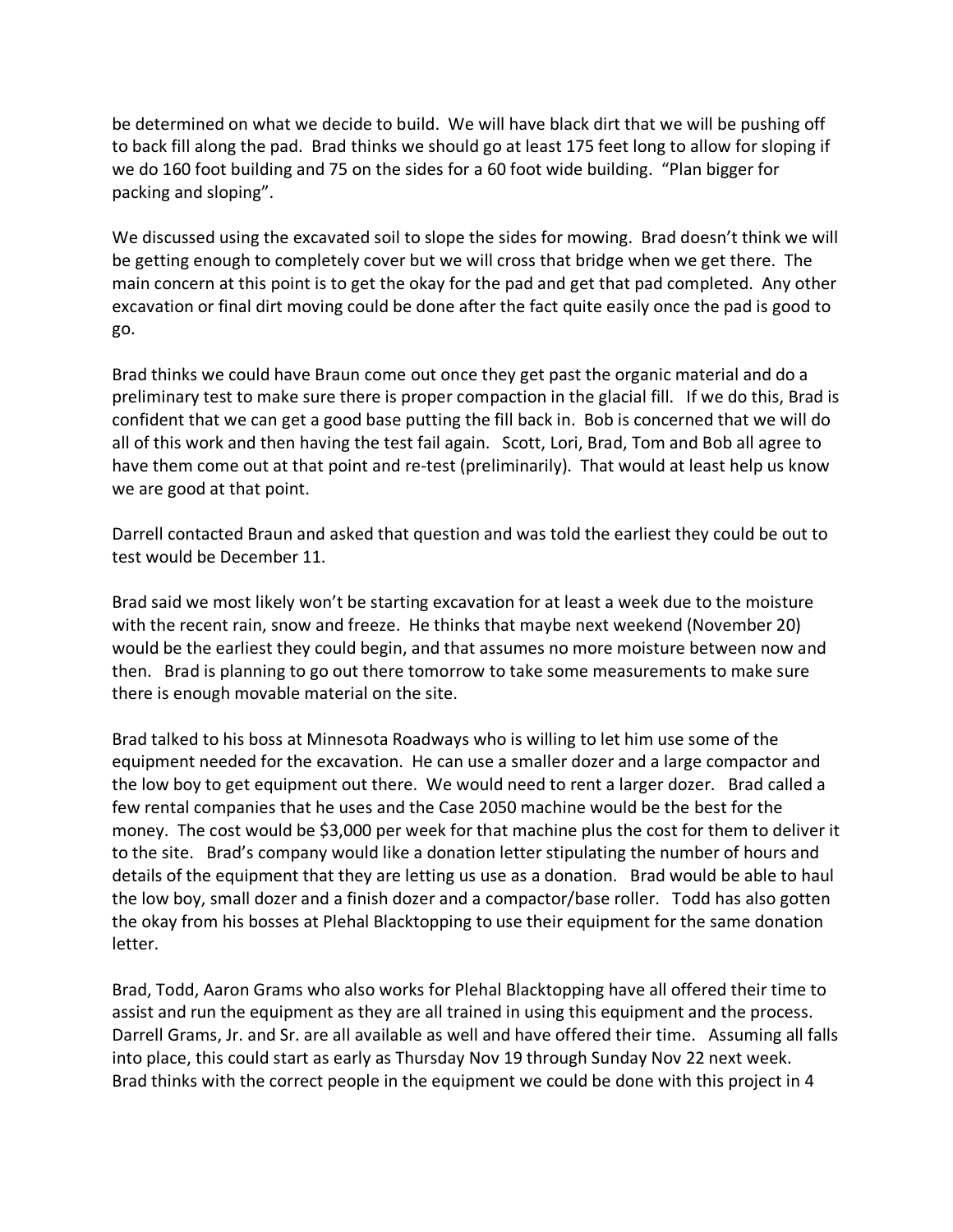days. Bob Paulson said he would also be available to help wherever needed. Todd thinks we should have a skid loader there just to pull rocks & debris from the fill.

Brad said we might be able to do this without renting the large dozer and they all agreed to try if at all possible to make that happen. Brad said he would check into getting a smaller dozer out there to see what can be done with that before we rent the larger dozer. Maybe we can get it done without having to rent one.

Lori makes motion to rent the dozer for \$3,000/week if it is needed. Cody seconds. All in favor – motion carries. Lori, Todd, Scott, Cody, Darrell, Joan – Yes. Lynn – No. Lynn wanted to know if anyone had contacted Larry Karg to see if he would let us use his large dozer. Darrell said yes, he did contact Larry but because he is focusing on the animal shelter site outside of Hutch right now so he said no.

Lynn wanted to know if we had a budget for this project. So far this is what we know:

Original Soil Test by Braun - \$4,000 Fuel – Unknown Possible Rental & Delivery of large dozer = \$3,000 + delivery cost Permit for dirt work – Unknown if this will be required or not. Permit for the actual building – Unknown until we know specifics of building which we won't know until we figure out what the excavation costs run.

These costs need to be compared to the original proposal of \$50,000 - \$80,000 originally to get this work done. We also need to remember that all of the labor and other equipment we use for this project will be donated by Minnesota Roadways and Plehal Blacktopping.

Darrell explains that while we are doing the dirt work for this building we will work up the pad large enough and have them test so if/when we decide to build bigger or add on the testing has been documented to hopefully mitigate any question down the road (IN THE FUTURE). Todd's opinion is to prep the pad for a 60 x 180 foot building as well as a site for FUTURE expansion but only put up a smaller building in this first stage of building. He said if we do this, the tests will have already been done and documented. Braun has a long historic record of doing this type of testing work and if we have the testing done now the city may accept that in the future. Todd thinks once we know the total cost of the dirt work then we need to re-group and figure out first stage building size.

Tom agreed we should get the building pad work done and then reassess where we are at with cost and the budget. Then we will need to start over from square one on getting a permit for the building. At that time we can see how much we have spent and how much we have left to spend and can discuss our options for the size of the building.

We brought Lynn up to speed on where we are at – He was unaware that the location of the proposed building had changed. Apparently that was not made crystal clear in the minutes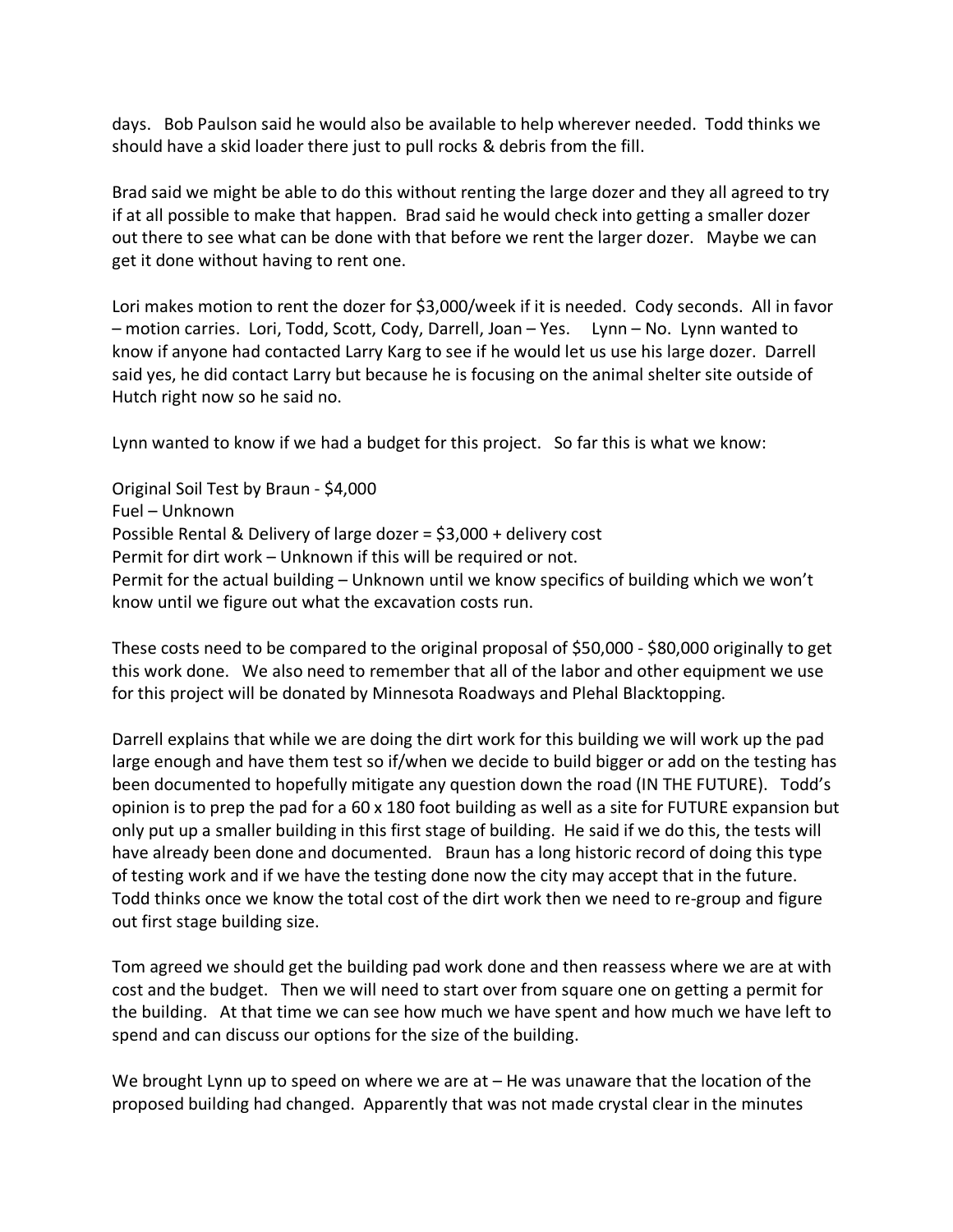from the prior phone call on Sunday. So we explained that we have changed the proposed location of the building on the property to where there has been NO FILL dumped. This location is immediately to the RIGHT SIDE – WEST of the driveway (as you enter), running parallel to Airport Road staying far enough away from Airport Road to be clear of right of way. The reason for this is that there is currently NO FILL there and there would be NO FILL to remove from this location to get down to glacial till. The only excavation that would HOPEFULLY be needed here would be to scrape off the top soil and organic material and build up the pad using the fill that is currently on site.

We talked about the slope on the sides of the pad and around the perimeter of the property and making them mow-able. Darrell also pointed out that we need to get the driveway – culvert extension done so we can close out that open permit at the city. Todd and Brad both are aware of this.

### **Other Items:**

Darrell talked to Gary Agrimson. He has delivered to us, equipment bail loader and roto bailer that was donated to us by Mick Lugstad from, Monticello, IA. Lori needs to send Mr. Lugstad a donation letter. Curt Lilliodin delivered the equipment to Gail and Nancy Shipansky's place in Marshall and Gary picked it up from there. Joan makes motion that we reimburse Curt Lilliodin \$250 for fuel for delivering the equipment as far as he did. Tom seconds - All in favor, motion carries.

Darrell also will get Lori the information for the guy who donated the 5045 so we can send him a donation letter as well, even though he said he didn't want one. Lori said we need to do these letters just so donated items are documented and recorded in the Club's records; something that in the past was never done. Todd thinks we should also at least acknowledge these people in the newsletter with a Thank You. Agreed!!

### **Scholarship Committee: –**

Cody said he hasn't talked to anyone on the committee about the state of the nation. Ken Holtz sent a note to Darrell about not having an auction and whether the club was going to put \$750 in the scholarship fund for 2020 even though we didn't have a show. Ken wants to get reimbursed for the materials he bought to prepare the items for the auction. Everyone agrees that he needs to be reimbursed and said he needs to submit a reimbursement request to Todd or Lori. We need to know what we are reimbursing for and have that documented. Lori explained that he doesn't need to submit the formal reimbursement FORM as long as he sends and email request with amounts and details. Lori will email Ken and copy Cody, Darrell and Dale and Todd.

Also, there were items that were prepared for the 2020 show auction that they still are holding as well.

Todd pointed out that the scholarship committee has got to try to get more fundraisers going or come up with ideas on how to fund the bank account. We can't rely on just one auction each year to keep funding that. There needs to be fundraising initiatives going on all year long.